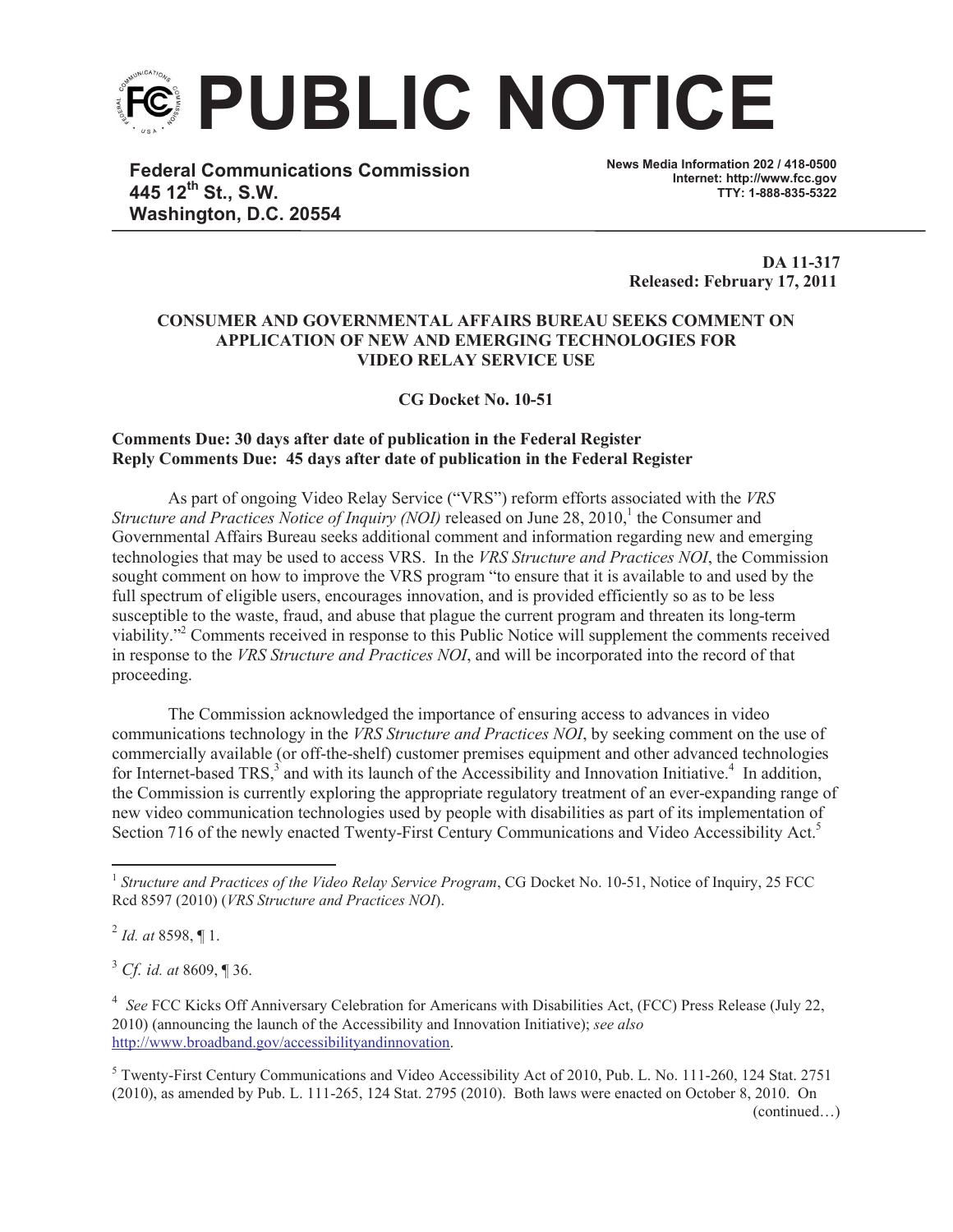Moreover, the Commission has a statutory obligation to ensure that its TRS regulations encourage the use of existing technology and do not discourage or impair the development of improved technology.<sup>6</sup>

In the *VRS Structure and Practices NOI*, the Commission sought comment on a number of issues concerning the provision of off-the-shelf video equipment, including the extent to which such equipment is available and affordable to VRS consumers, the extent to which this equipment can serve as an acceptable substitute for videophone equipment and software specifically designed for VRS users, and the extent to which changes in the VRS program are needed to allow consumers to use such equipment for VRS calls.<sup>7</sup> Given the recent proliferation of these video technologies, we now request that interested parties provide additional information and comment on the specific functionalities of these devices as they relate to the provision and use of VRS. In particular, we seek quantitative data and comments based on systematic primary or secondary research, where it is available, on the following issues:

- What specific features or functions of off-the-shelf equipment, services, and software are needed to effectively use VRS? Commenters should specify whether each feature or function is necessary to use VRS and point-to-point communications or could be optional. What broadband speeds and frames-per-second transmission rates are necessary for acceptable video quality? What lux (lx) level ratings are required for a camera to produce acceptable images in low light settings? What other features must a camera have (*e.g.,* pan, zoom, tilt)? How much jitter (lateral and angular) is tolerable?
- · To what extent are consumers currently using off-the-shelf video communication software and/or platforms in connection with VRS? How often do consumers use these technologies (*e.g.,* Skype, Apple FaceTime) as compared to equipment and software issued by VRS providers for point-to-point communications? What are the advantages and disadvantages of the off-the-shelf technologies compared to technologies provided by VRS providers? For example, are there specific functionalities – for either VRS or pointto-point communications – that these technologies offer that are not available on devices issued by providers? What are the current limitations of such technologies (*e.g.,* with respect to interoperability, numbering, emergency services) and to what extent do such limitations impede their use by persons who rely on VRS? Do such off-the-shelf technologies comply with the Commission's current rules? $8<sup>8</sup>$  If they do not comply, in what ways do they not comply? Should the Commission's rules be modified in any way to provide more flexibility to VRS users to utilize off-the-shelf equipment, and if so, how?

(…Continued from previous page)

October 21, 2010, the Commission released a Public Notice seeking initial comment on implementation of this law as it pertains to advanced communications services and devices used with those services, including access by people with disabilities to video communications devices used with advanced communication services. *Consumer & Governmental Affairs Bureau and Wireless Telecommunications Bureau Seek Comment on Advanced Communication Provisions of the Twenty-First Century Communications and Video Accessibility Act of 2010*, CG Docket No. 10-213, Public Notice, 25 FCC Rcd 14589, 14590 (CGB 2010).

 $6$  47 U.S.C. § 225(d)(2).

<sup>7</sup> *VRS Structure and Practices NOI*, 25 FCC Rcd at 8604, 8609, ¶¶ 21, 36.

<sup>&</sup>lt;sup>8</sup> Part 64 of the Commission's rules establishes, among other things, mandatory minimum standards for VRS providers, including interoperability and emergency call handling requirements, and mandates for ten-digit numbering. *See* 47 C.F.R. §64.604 *et. seq.*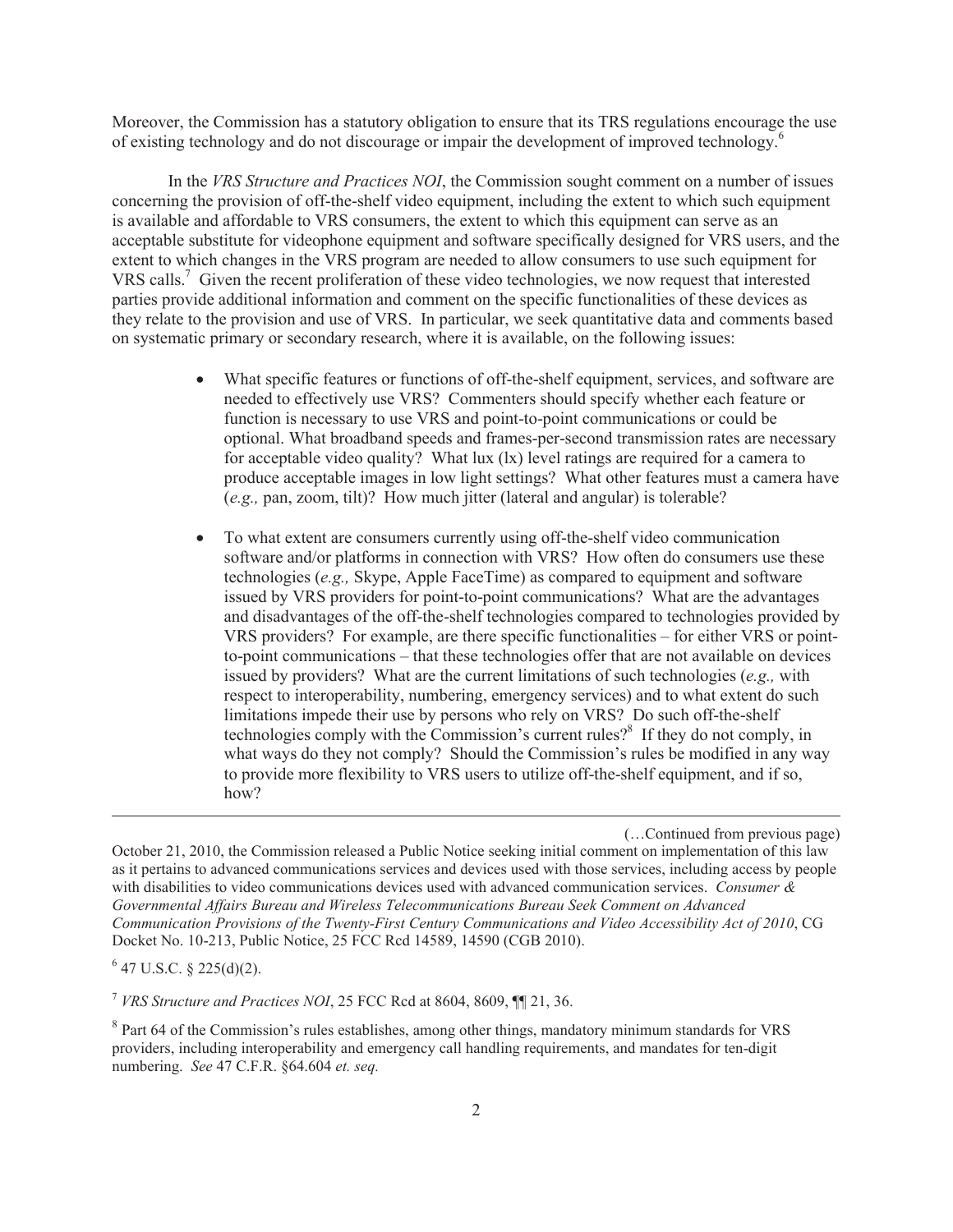Pursuant to Sections 1.415 and 1.419 of the Commission's rules, 47 C.F.R. §§ 1.415 and 1.419, interested parties may file comments on or before **[30 days after date of publication in the Federal Register]**, and reply comments on or before **[45 days after date of publication in the Federal Register]**. Comments may be filed using: (1) the Commission's Electronic Comment Filing System (ECFS), (2) the Federal Government's eRulemaking Portal, or (3) by filing paper copies. *See Electronic Filing of Documents in Rulemaking Proceedings.*<sup>9</sup> Comments may be filed electronically using the Internet by accessing the ECFS: http://fjallfoss.fcc.gov/ecfs2/ or the Federal eRulemaking Portal: http://www.regulations.gov. Filers should follow the instructions provided on the website for submitting comments. In completing the transmittal screen, commenters should include their full name, U.S. Postal Service mailing address. All filings must reference **CG Docket No. 10-51**. Parties may also submit an electronic comment by Internet e-mail. To get filing instructions, filers should send an e-mail to ecfs@fcc.gov, and include the following words in the body of the message: "get form." A sample form and directions will be sent in response.

In the *VRS Structure and Practices NOI*, the Commission designated the *ex parte* status of the proceeding as "permit-but-disclose," so any presentations related to this Public Notice will also be designated as such. $10$ 

Parties who choose to file by paper must file an original and one copy of each filing. In addition, parties must send one copy to the Commission's duplicating contractor, Best Copy and Printing, Inc.,  $445 \times 12^{th}$ Street, SW, Washington, DC 20554, or via email to fcc@bcpiweb.com. Filings can be sent by hand or messenger delivery, by commercial overnight courier, or by first-class or overnight U.S. Postal Service mail. All filings must be addressed to the Commission's Secretary, Office of the Secretary, Federal Communications Commission. All hand-delivered or messenger-delivered paper filings for the Commission's Secretary must be delivered to FCC Headquarters at 445 12<sup>th</sup> Street. SW, Room TW-A325, Washington, DC 20554. The filing hours are 8:00 a.m. to 7:00 p.m. All hand deliveries must be held together with rubber bands or fasteners. Any envelopes must be disposed of before entering the building. Commercial overnight mail (other than U.S. Postal Service Express Mail and Priority Mail) must be sent to 9300 East Hampton Drive, Capitol Heights, MD 20743. U.S. Postal Service first-class, Express, and Priority mail must be addressed to 445  $12<sup>th</sup>$  Street, SW, Washington DC 20554.

A copy of this document and any subsequently filed documents in this matter will be available during regular business hours at the FCC Reference Center, Portals II, 445 12<sup>th</sup> Street, SW, Room CY-A257, Washington, D.C. 20554, (202) 418-0270. This document and any subsequently filed documents in this matter may also be purchased from the Commission's duplicating contractor at its website, www.bcpiweb.com, or by calling 1-800-378-3160. These documents may also be found by searching ECFS (insert **CG Docket No. 10-51** into the Proceeding block).

To request materials in accessible formats for people with disabilities (Braille, large print, electronic files, audio format), send an e-mail to fcc504@fcc.gov or call the Consumer and Governmental Affairs

<sup>&</sup>lt;sup>9</sup> 63 FR 24121 (1998).

<sup>10</sup> Pursuant to 47 C.F.R. § 1.1200 *et. seq*., this matter shall be treated as a "permit-but-disclose" proceeding in accordance with the Commission's *ex parte* rules. Persons making oral *ex parte* presentations are reminded that memoranda summarizing the presentations must contain summaries of the substance of the presentations and not merely a listing of the subjects discussed. More than a one or two sentence description of the views and arguments presented is generally required. Other rules pertaining to oral and written *ex parte* presentations in permit-butdisclose proceedings are set forth in 47 C.F.R. § 1.1206 (b).